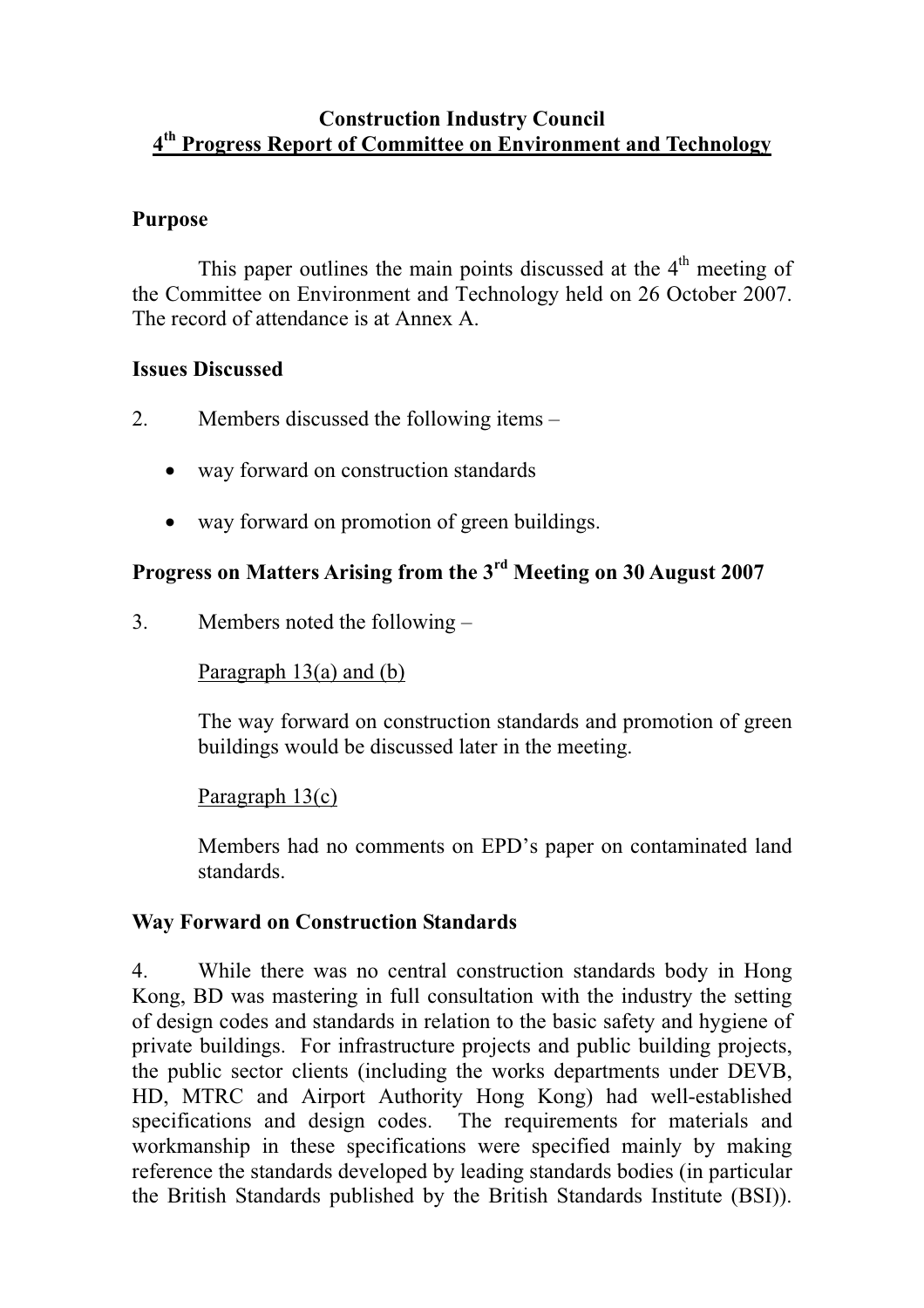Most of these specifications also embodied modifications to the reference standards to suit local conditions.

5. Members considered that a co-ordination mechanism anchored upon CIC should be implemented to facilitate a more concerted approach in the development and improvement of local construction standards. The mechanism would facilitate the pursuit of industry-wide initiatives on construction standards including better alignment of the reference standards and local modifications adopted by the various client organizations in drawing up their specifications so as to avoid unnecessary differences in requirements and lower the cost of compliance, review of the merits of adopting other standards as alternative to or replacement of British Standards so as to better take advantage of the globalization trend in the procurement of construction materials, assessment of the impact of the replacement of British Standards by Eurocodes by 2010 on the local construction industry and identifying measures for coping with the change.

6. Members proposed to conduct an overall review of local construction standards so as to provide a basis for deliberating on the co-ordination mechanism and to entrust the assignment to a Task Force on Construction Standards for Buildings and another Task Force on Construction Standards for Infrastructures to be formed under the Committee.

7. The first task force would conduct an overall review of the construction standards used for buildings in Hong Kong, identify the problems and issues associated with the various types of standards, recommend the way forward for tackling them and identify the roles to be played by CIC in the process. The second task force would conduct a similar exercise for infrastructures. The two task forces would focus on specifications for materials and workmanship but would also look at other pertinent aspects of construction standards. They are expected to complete the review within six months. (The proposed membership and terms of reference of the task forces are at Annexes B and C respectively.)

8. Members agreed that a paper on the way forward should be submitted to CIC for consideration and that the task forces should be formed upon receiving endorsement from CIC.

# **Way Forward on Promotion of Green Buildings**

9. Members learnt through the discussions in previous meeting of the Committee that there was no focused forum in Hong Kong for promoting green buildings. Promotion efforts were spread across the organizations pursuing the initiative on voluntary basis including the HK-BEAM Society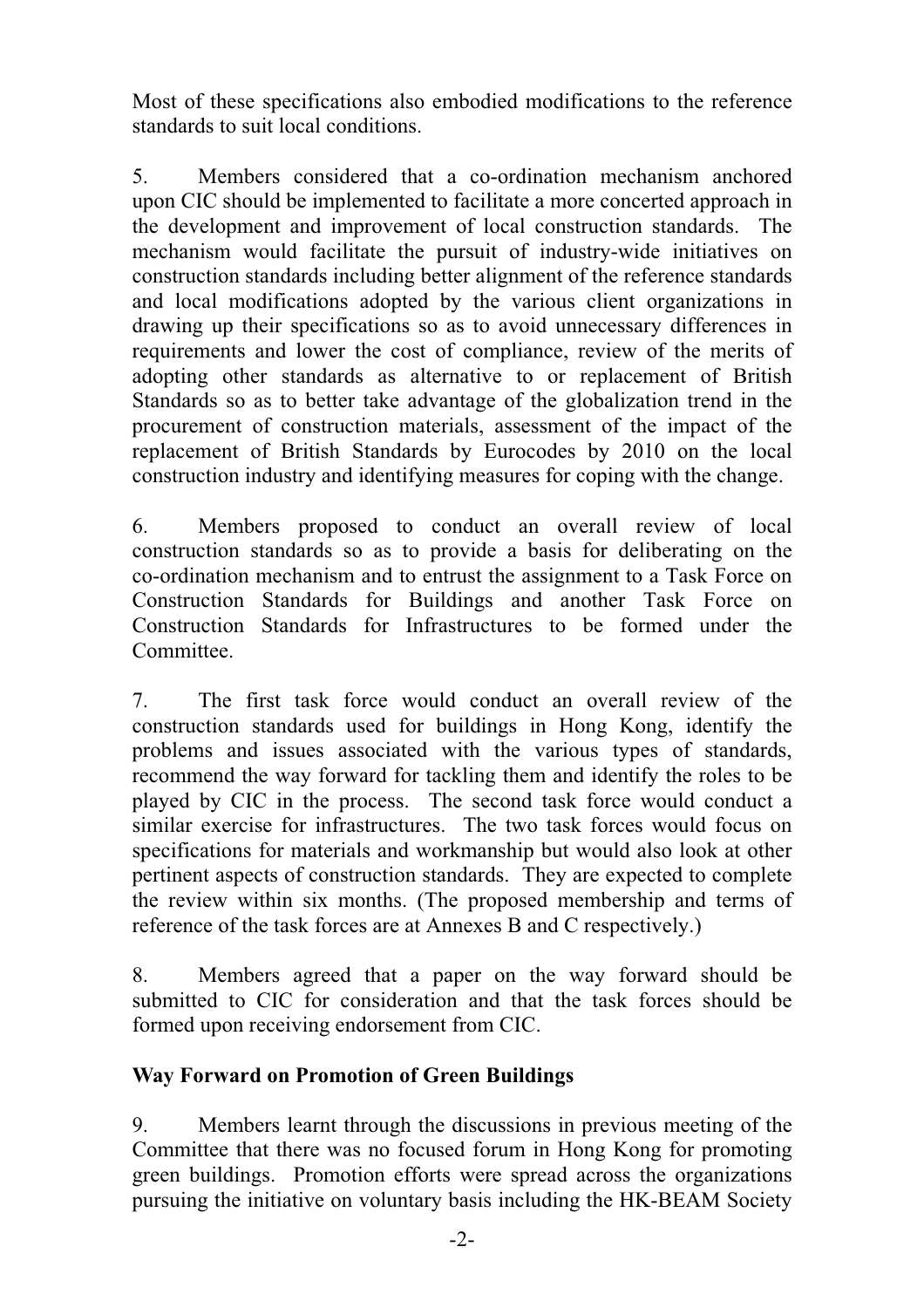and the Professional Green Building Council (PGBC). However, the scope of the HK-BEAM Society was limited to promoting BEAM as an assessment method while the activities of PGBC were mainly on networking with overseas organizations and organizing seminars or similar functions for raising the awareness of green buildings. It was also apparent that the effectiveness of both organizations was affected by the lack of resources.

10. Having considered the institutional arrangements adopted in other leading economies, Members considered that for the long-term a focused forum should be established to pool together the industry-wide efforts in developing green buildings through pursuing general initiatives such as formulating industry-wide promotion strategy, securing industry and government support for green buildings. The focused forum could also work on specific initiatives such as developing a technical manual for providing detailed guidelines on design, construction and operation of green building, overseeing the adoption and development of BEAM as the integrated assessment scheme for the industry, promoting assessment of key aspects of environmental performance (such as air ventilation assessment for buildings).

- 11. Members considered two possible options for the focused forum
	- Option 1 establishing it as a task force under the Committee; and
	- Option 2 establishing it as an independent entity wholly owned by CIC.

12. Members generally preferred Option 2 since a task force could only cover a limited duration. On the other hand, an independent entity could better sustain the promotion efforts and its independent identify could help in securing better industry and community support.

13. Given the high priority accorded by the community to sustainability, the operation of the focused forum should be funded by CIC using industry levy and its operation should be supported by CIC staff. CIC should also back up the focused forum in applying for other sources of funding such as the Sustainable Development Fund administered by the Council for Sustainable Development. Subject to the drawing up of a business plan, the ballpark figure for the annual budget of the focused forum was about \$5 million which would cover development of guidelines, sponsoring research and development as well as education and promotion activities.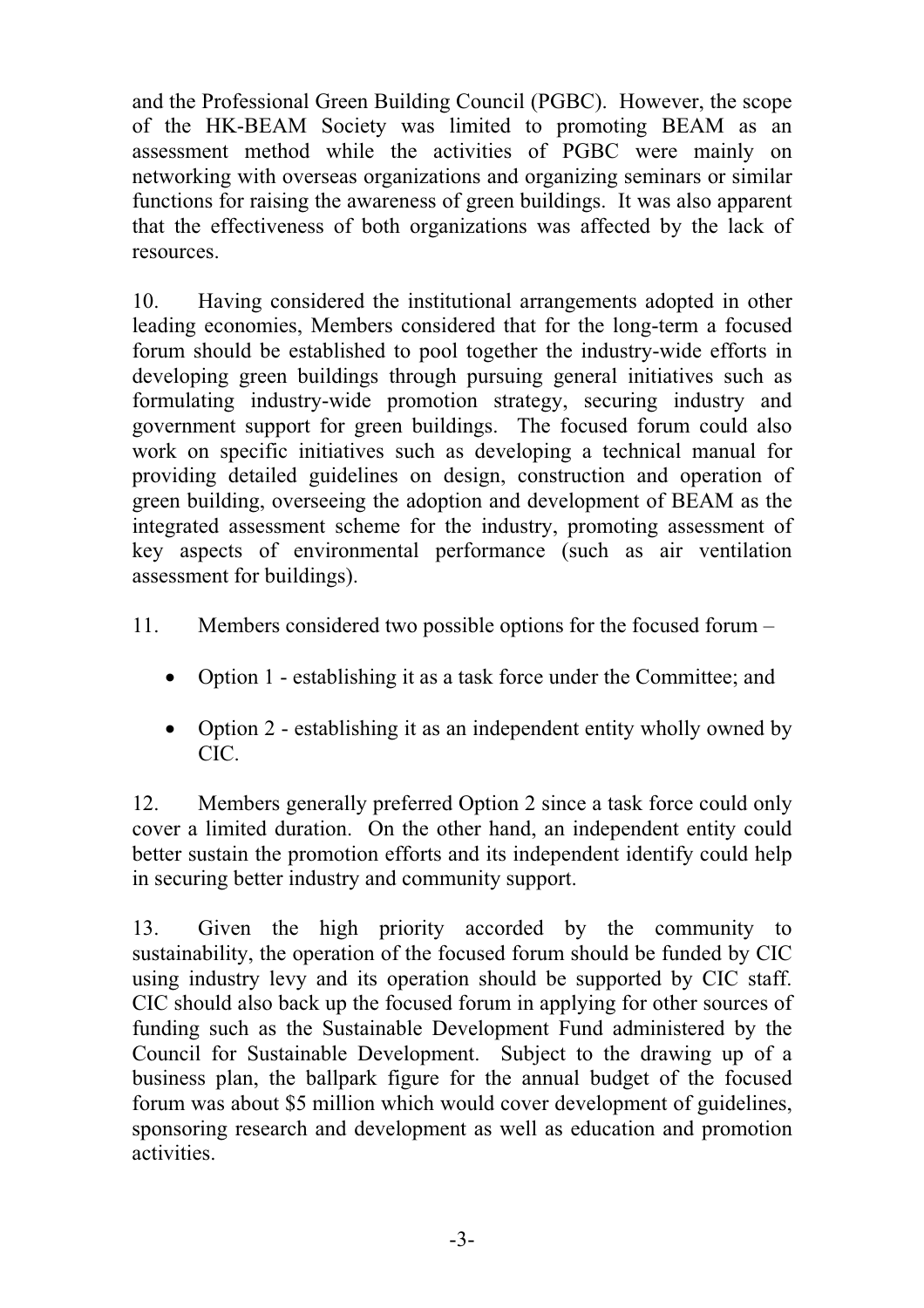14. The focused forum would not duplicate the efforts of other organizations engaged in green buildings but would co-ordinate and fund their work where appropriate. In particular, the proposal would not affect the status of BEAM as the integrated assessment scheme for the industry. The HK-BEAM Society would continue to own, develop and operate BEAM. The focused forum would dovetail BEAM with the overall strategy for promoting green buildings including securing its wider adoption by the industry.

15. Members agreed that a paper on the way forward should be submitted to the CIC for consideration.

# **Any Other Business**

16. Having considered an invitation made by the HK-BEAM Society, the Committee recommended CIC to nominate Mr Peter LEE Kai-kwong to represent CIC in the HK-BEAM Society Executive Committee.

## **Further Actions**

- 17. The following further action was agreed
	- (a) the Secretariat would prepare papers on the way forward for construction standards and promotion of green buildings for submission to CIC; and
	- (b) Mr Peter LEE Kai-kwong would be recommended to CIC as CIC's representation in the HK-BEAM Society Executive Committee.

**CIC Secretariat November 2007**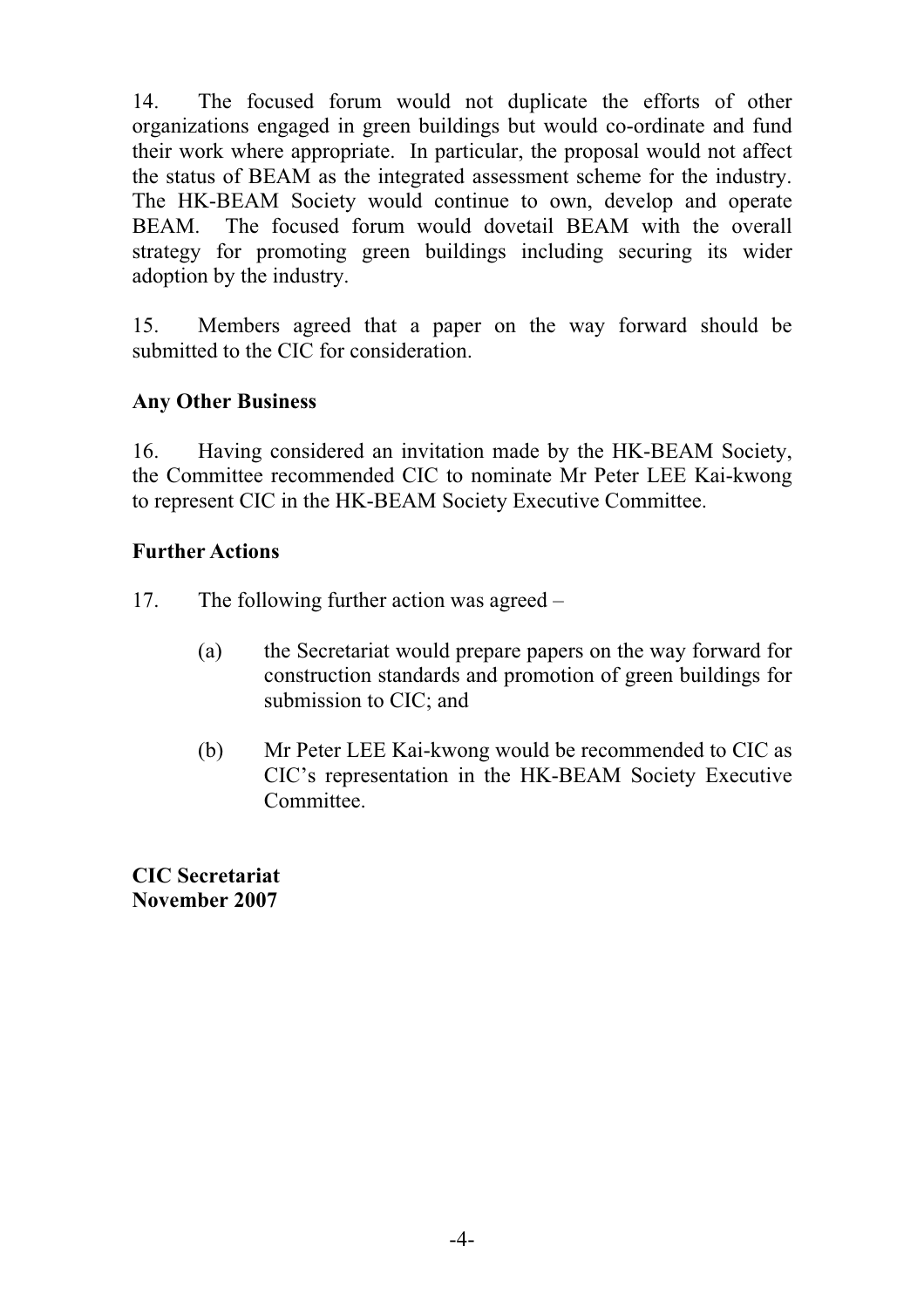#### **Annex A**

# **Committee on Environment and Technology**

# **4th Meeting held at 2:30 pm on 26 October 2007 in Conference Room 1201, Murray Building**

# **Record of Attendance**

## **Present**

| Mr Conrad Wong     | Chairman                                                                |
|--------------------|-------------------------------------------------------------------------|
| Mr CHEUNG Tat-tong |                                                                         |
| Prof KO Jan-ming   |                                                                         |
| Mr LAM Wo-hei      |                                                                         |
| Mr Peter Lee       |                                                                         |
| $MrPH$ Ho          | Hong Kong Federation of Electrical and<br><b>Mechanical Contractors</b> |
| Mr NG Shiu-ming    | Association of Plastering Sub-contractors                               |
| Mr C K Au          | <b>Buildings Department</b>                                             |
| Mr Y C Chan        | Development Bureau                                                      |
| Ms Betty Cheung    | <b>Environmental Protection Department</b>                              |
| Mr Ken Cheung      | <b>Housing Department</b>                                               |

## **Absent with Apologies**

Dr Andrew Chan Mr Pang Long Mr Derek Zen

## **In Attendance**

# **Construction Industry Council Secretariat**

| Mr K H Tao      | <b>Chief Assistant Secretary for Development</b> |
|-----------------|--------------------------------------------------|
|                 | (Works) 1                                        |
| Mr Solomon Wong | <b>Assistant Secretary for Development</b>       |
|                 | (Works) Public Works Systems                     |
|                 | Administration 1                                 |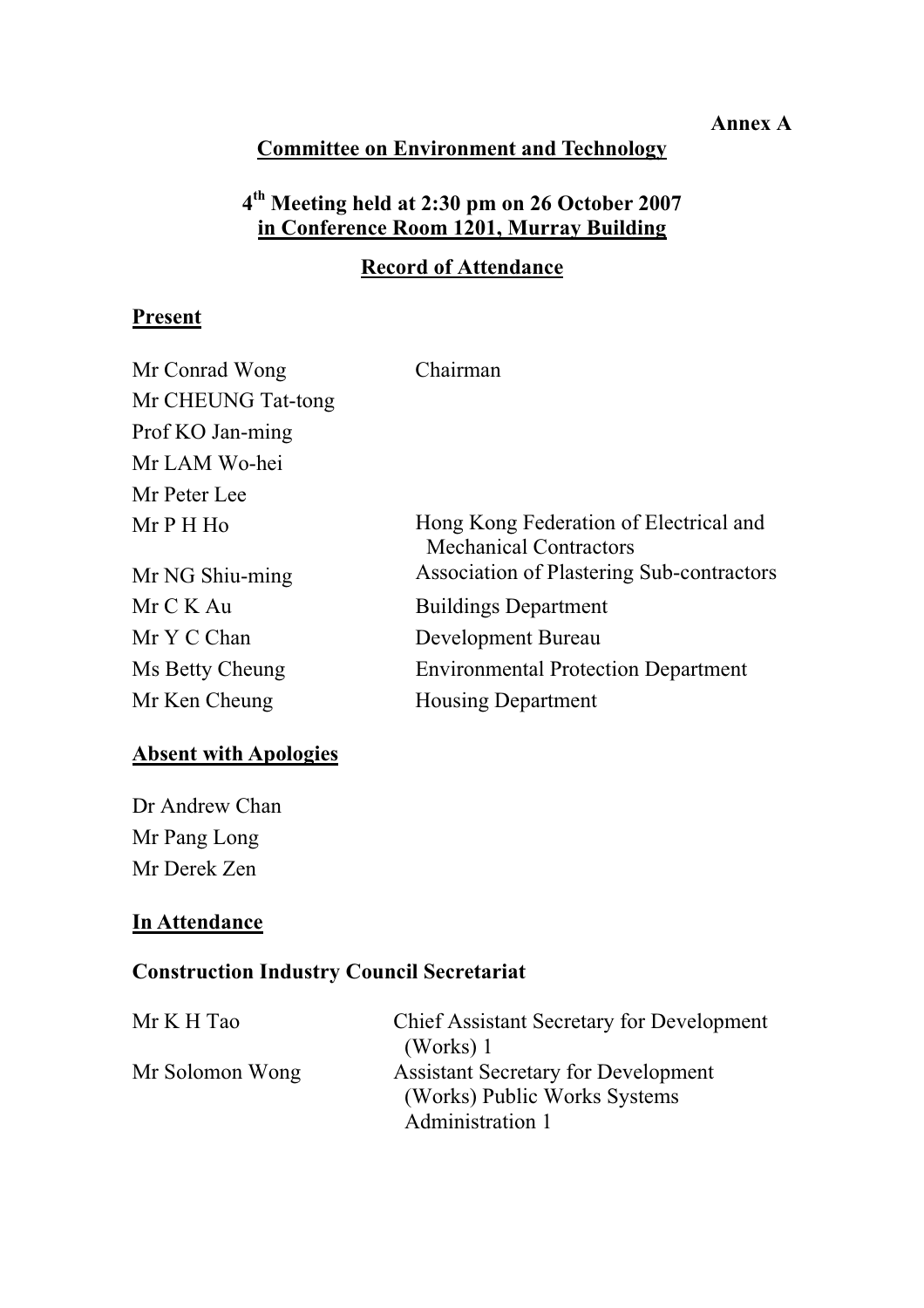#### **Annex B**

#### **Committee on Environment and Technology**

#### **Task Force on Construction Standards for Buildings**

#### **Chairman** – Dr Andrew Chan

#### **Members**

- $\bullet$ Interested Committee Members
- $\bullet$  Representatives of the following organizations –
	- Hong Kong Institute of Architects
	- Hong Kong Institution of Engineers
	- Hong Kong Institute of Surveyors
	- Association of Consulting Engineers of Hong Kong
	- Association of Architectural Practices
	- Hong Kong Construction Association
	- Hong Kong Federation of Electrical and Mechanical Contractors
	- MTR Corporation
	- Architectural Services Department
	- Buildings Department
	- Development Bureau
	- Electrical and Mechanical Services Department
	- Environmental Protection Department
	- Housing Department

#### **Terms of Reference**

- (a) to conduct an overall review of the construction standards used for buildings in Hong Kong and identify the problems and issues associated with construction specifications in particular; and
- (b) to recommend the way forward for tackling these problems and issues and identify the roles to be played by CIC in the process.